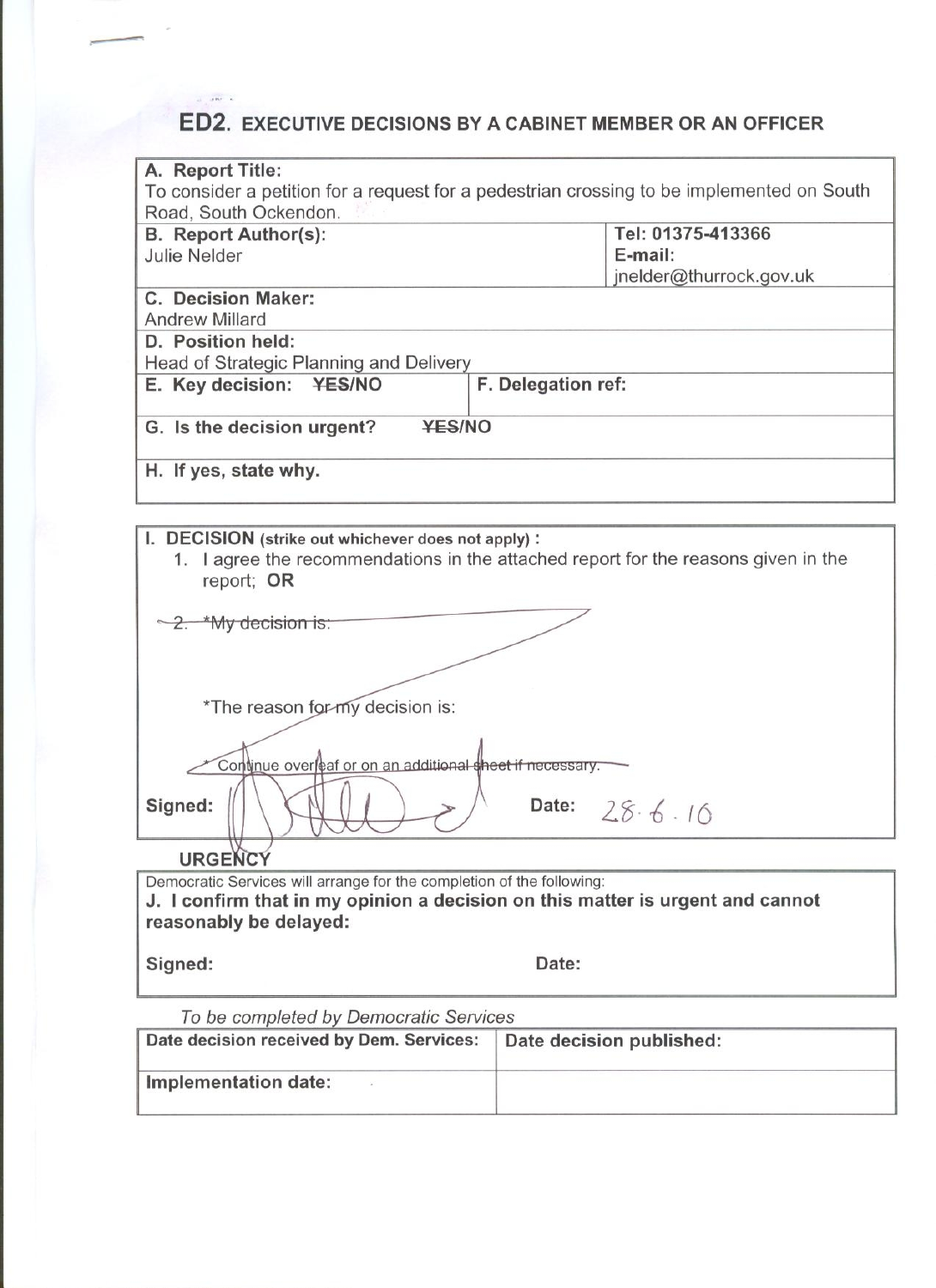# **November 2010 ITEM Delegated Decision Report ZEBRA CROSSING- SOUTH ROAD , SOUTH OCKENDON Portfolio Holder:** Cllr Yash Gupta – Environment **Wards and communities affected:** Ockendon **Key Decision:** No **Accountable Head of Service:** Andrew Millard – Head of Planning and **Transportation Accountable Director:** Bill Newman - Corporate Director of Sustainable **Communities This report is** Public **Purpose of Report:** To consider an objection to a proposal to implement a Zebra crossing on South Road, South Ockendon.

## **EXECUTIVE SUMMARY**

An objection was received by East London Buses to a proposal to implement a Zebra crossing at South Road, South Ockendon.

#### **1. RECOMMENDATIONS:**

- 1.1 It is recommended that further funds are sourced via Section 106 opportunities to provide a Puffin Crossing in place of the proposed Zebra crossing. Should Section 106/278 monies be unavailable, it is recommended that the scheme is considered for inclusion in the 2011/12 Integrated Transport Programme.
- 1.2 It is further recommended that the objector is notified accordingly.

## **2. INTRODUCTION AND BACKGROUND:**

2.1 As part of the 2010/2011 Integrated Transport Programme, funding has been made available to implement a Zebra crossing in South Road, South Ockendon at a location between Oaklands Drive and Thurrock Garden Centre following requests from residents and Ward Members.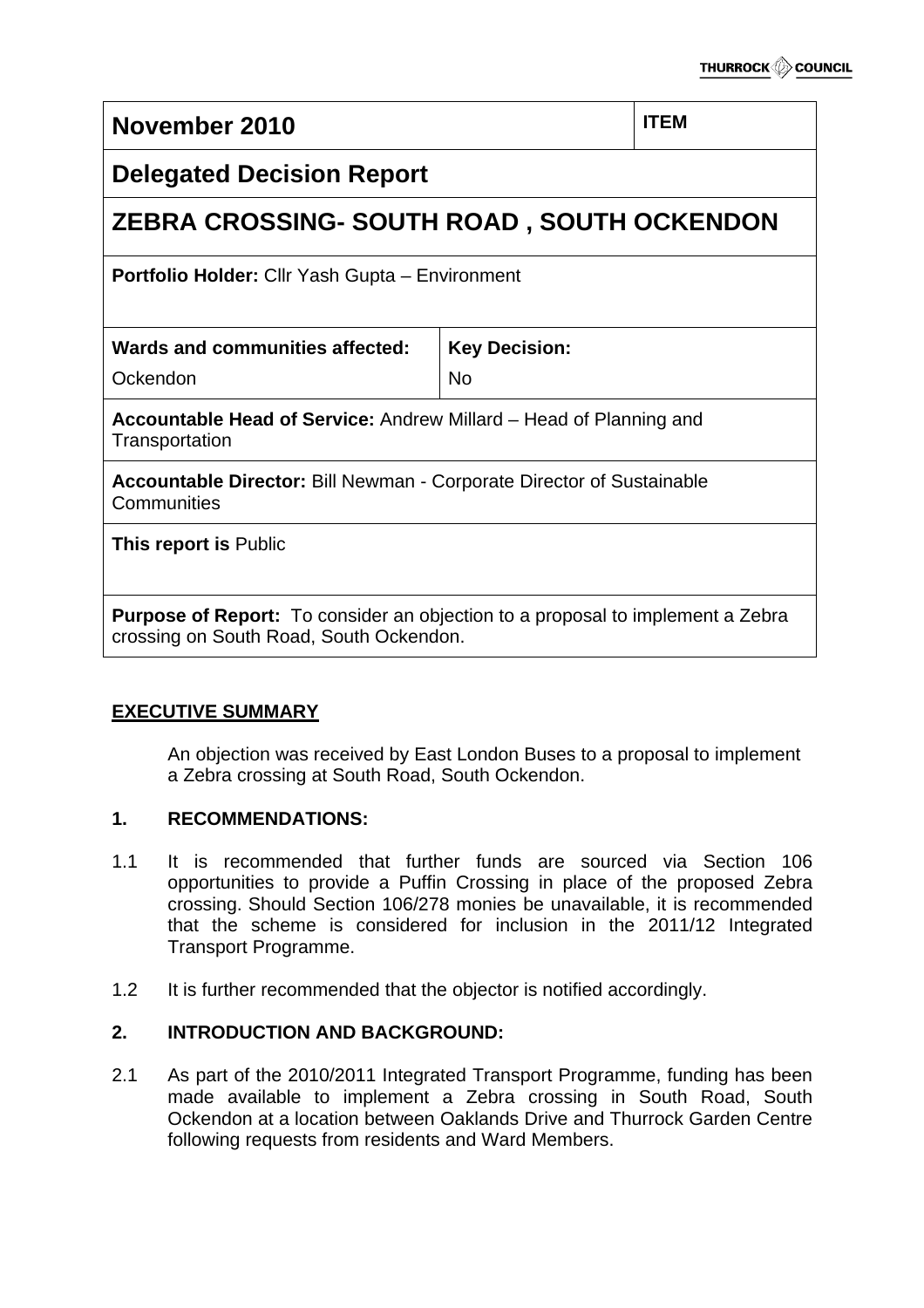- 2.2 The Public Notice advertising the Council's intention to implement a Zebra Crossing was advertised on 30/07/2010 and placed on site. During the 21 day statutory consultation period, one objection was received.
- 2.3 The objection was from East London Buses. The objection was raised on the grounds that the close proximity of the Zebra Crossing to the existing bus stop could potentially mask pedestrians waiting at the crossing in the eastern footway and subsequently lead to conflict with vehicles overtaking stationary buses serving the bus stop. The Road Safety Audit also raised concerns with this issue.
- 2.4 A number of locations for the crossing were investigated, but each had sitespecific issues that would prevent the implementation of such a facility. One of the locations was to the south of Oaklands Drive, adjacent to the Knowlton Cottages, but the residents wanted the crossing to be relocated towards the garden centre as they didn't want it outside their house. The other location was immediately south of the Thurrock Garden Centre access, but insufficient land would be available in the eastern verge to provide the crossing infrastructure within the highway boundary. The land between the highway boundary and the garden centre boundary fencing is owned by the Garden Centre. Furthermore, in locating the crossing in this position, a footway would need to be constructed between this location and the point where the existing footway terminates at the existing bus stop. It was considered that this location would be too far from the existing pedestrian desire line.

## **3. ISSUES AND/OR OPTIONS:**

- 3.1 The current proposal seeks to position the crossing in close proximity to an existing bus stop, located in the eastern footway of South Road to the south of Thurrock Garden Centre. This location is considered most suitable as a desire line exists for pedestrians to access the western footway of South Road at this point. A 2007 origin and destination survey identified that 21 passengers board and 36 alight at this bus stop daily, but the numbers of passengers crossing South Road at this point are unknown.
- 3.2 Currently, there is no uncontrolled crossing facility in the immediate area to serve this east to west desire line. However, traffic flows are considerable during busy periods on South Road and existing users are required to seek gaps in traffic which, during busy periods can be quite some time. The proposed Zebra crossing facility would mainly assist bus passengers and pupils accessing the bus stop that live in the area who attend the schools to the south.
- 3.3 One personal injury accident occurred at the location of the proposed crossing between 01/08/2005 and 30/08/2010. However, this accident did not involve a pedestrian.
- 3.4 A speed survey has been carried out and in one direction, vehicle speeds are slightly higher than those stated in the guidance. Without additional measures to physically reduce vehicle speeds, a Zebra crossing at this location would not conform to standards.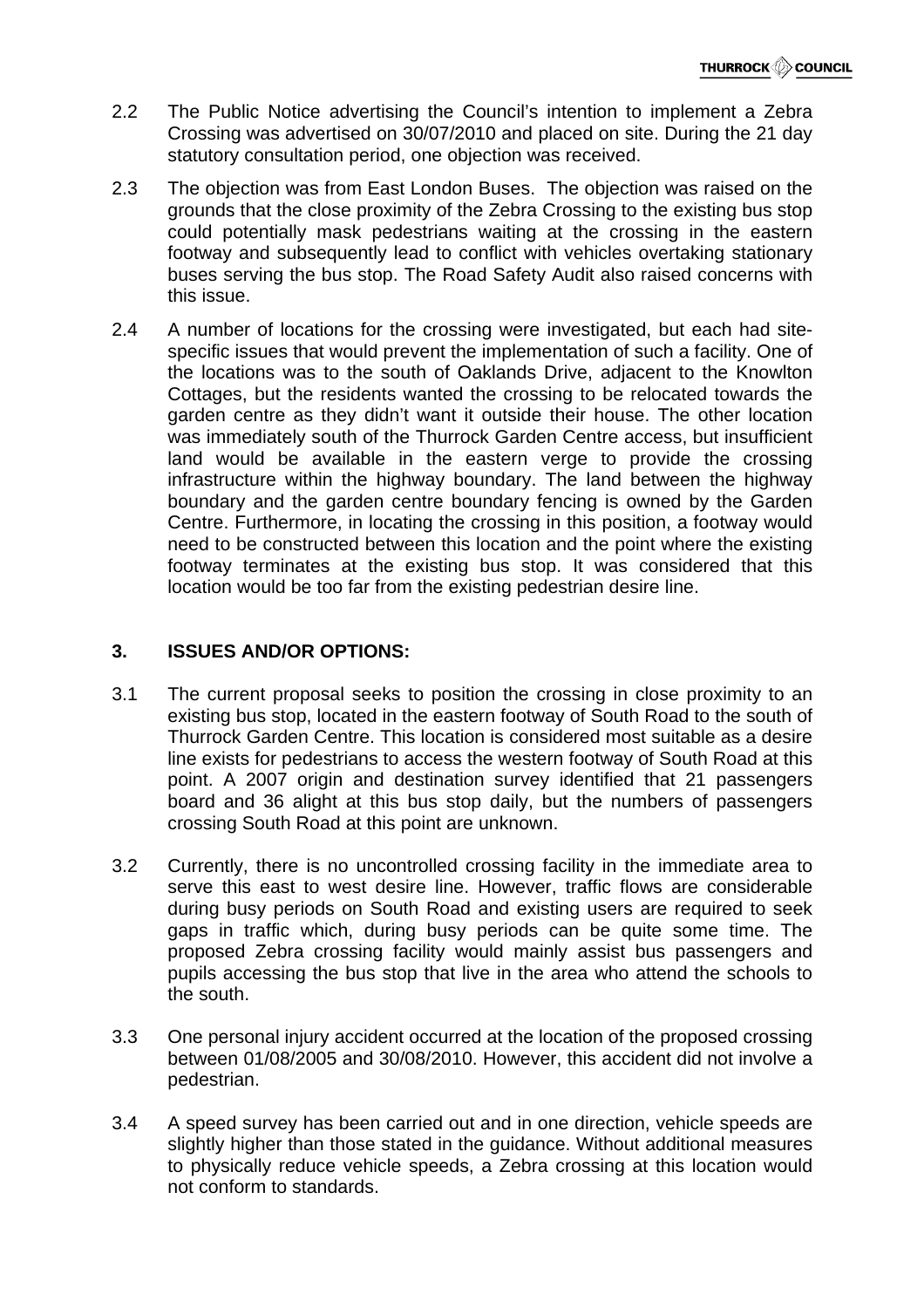- 3.5 In order to provide a Zebra Crossing at this location and satisfy the objector's concerns, an existing bus stop shelter would need to be relocated to provide adequate visibility to the crossing. Planning approval would be required and the costs associated with the bus shelter relocation and footway construction are likely to be in the order of £14,000. Furthermore, the verge on the eastern side of South Road is only partly highway land. The remaining land is owned by the Thurrock Garden Centre, so there would be issues with relocating the bus stop shelter as this would most likely involve land acquisition.
- 3.6 The most appropriate remedial action to resolve the issue at this location is to provide a signal controlled Puffin crossing facility. Signal heads would be provided on both sides of the road, and thus vehicles would be required to stop by a red light even in the event that waiting pedestrians are masked temporarily by a stationary bus serving the existing bus stop, thereby resolving the concern raised in the objection.
- 3.7 The cost of implementing the Zebra crossing with the additional works would cost in the order of approximately £35,000. There is £19,555 of funds available within the Integrated Transport Programme allocation (E1834 9881 T2518) to contribute to the cost of these works. However, there exists an opportunity to secure Section 106 contributions from nearby developments to provide a Puffin Crossing which, is estimated to cost in the region of £85,000. Should Section 106/278 monies be unavailable, it is recommended that the scheme is considered for inclusion in the 2011/12 Integrated Transport Programme'

#### **4. CONSULTATION (including Overview and Scrutiny, if applicable)**

4.1 Ward Members were consulted on the content of this report on 26<sup>th</sup> November 2010.

### **5. IMPACT ON CORPORATE POLICIES, PRIORITIES, PERFORMANCE AND COMMUNITY IMPACT**

5.1 These actions accord with the Council priorities to create a safer environment

#### **6. IMPLICATIONS**

#### 6.1 **Financial**

| Implications verified by: | <b>Meinir Hall</b>    |
|---------------------------|-----------------------|
| Telephone and email:      | 01375 652147          |
|                           | mhall@thurrock.gov.uk |

There are funds within the Integrated Transport Programme allocation (E1834 9881 T2518) totalling £19,555 towards the cost of these works. Additional S106 monies will need to be secured as identified in the report, if this is not possible alternative funding will need to be identified.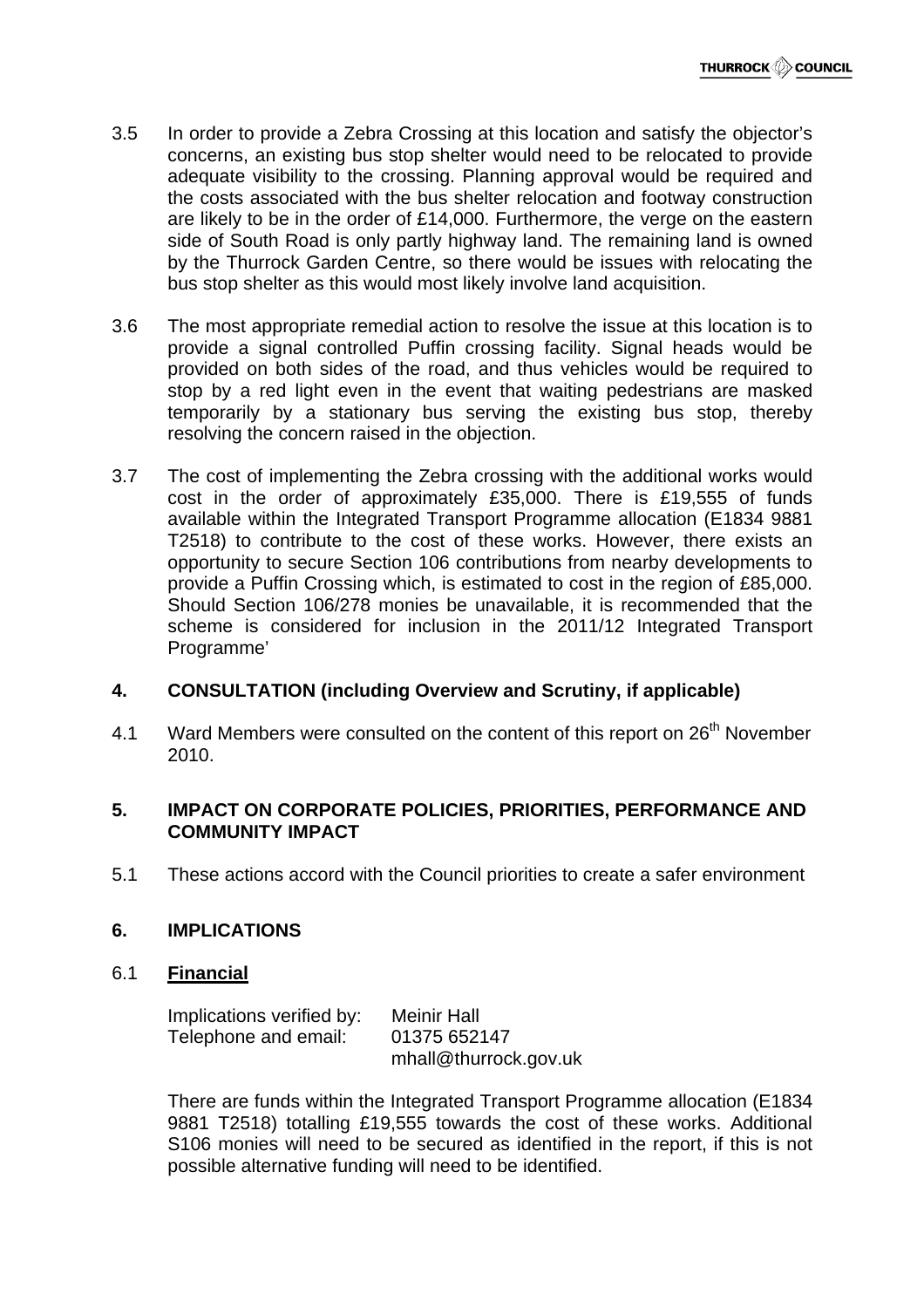## 6.2 **Legal**

Implications verified by**:** Alison Stuart Telephone and email: 01375 652 040 astuart@thurrock.gov.uk

Pedestrian crossing facilities are provided under powers contained in Section 23 of the Road Traffic Regulation Act 1984, subject to Regulations made by the Secretary of State.

Before establishing, altering or removing a crossing a local traffic authority shall consult the chief officer of police about their proposal to do so; shall give public notice of that proposal; and

shall inform the Secretary of State in writing.

It shall be the duty of a local traffic authority to execute any works (including the placing, erection, maintenance, alteration and removal of marks and traffic signs) required in connection with the establishment, alteration or removal of crossings in accordance with regulations having effect under section 25 of this Act, or in connection with the indication of crossings in accordance with such regulations.

The statutory notice of intention to implement a Zebra crossing was advertised on 30<sup>th</sup> July 2010 and the statutory consultation period has been followed. There are no other legal implications to consider.

#### 6.3 **Diversity and Equality**

Implications verified by: Samson DeAlyn Telephone and email: 01375 652472 sdealyn@thurrock.gov.uk

The Council has a statutory duty under the Equality Act 2010 to promote equality of opportunity in the provision of services. A zebra crossing would enable younger people, older people and disabled people to access the garden centre and the bus stop with greater ease, promoting accessibility for all to local services and infrastructure. The Council may consider installing a Puffin crossing for reasons of safety, to increase pedestrian control and enable greater accessibility for visually impaired people.

#### 6.4 **Other implications (where significant) – i.e. Section 17, Risk Assessment, Health Impact Assessment, Sustainability, IT, Environmental**

click this box once and type any other implications that are relevant to this report